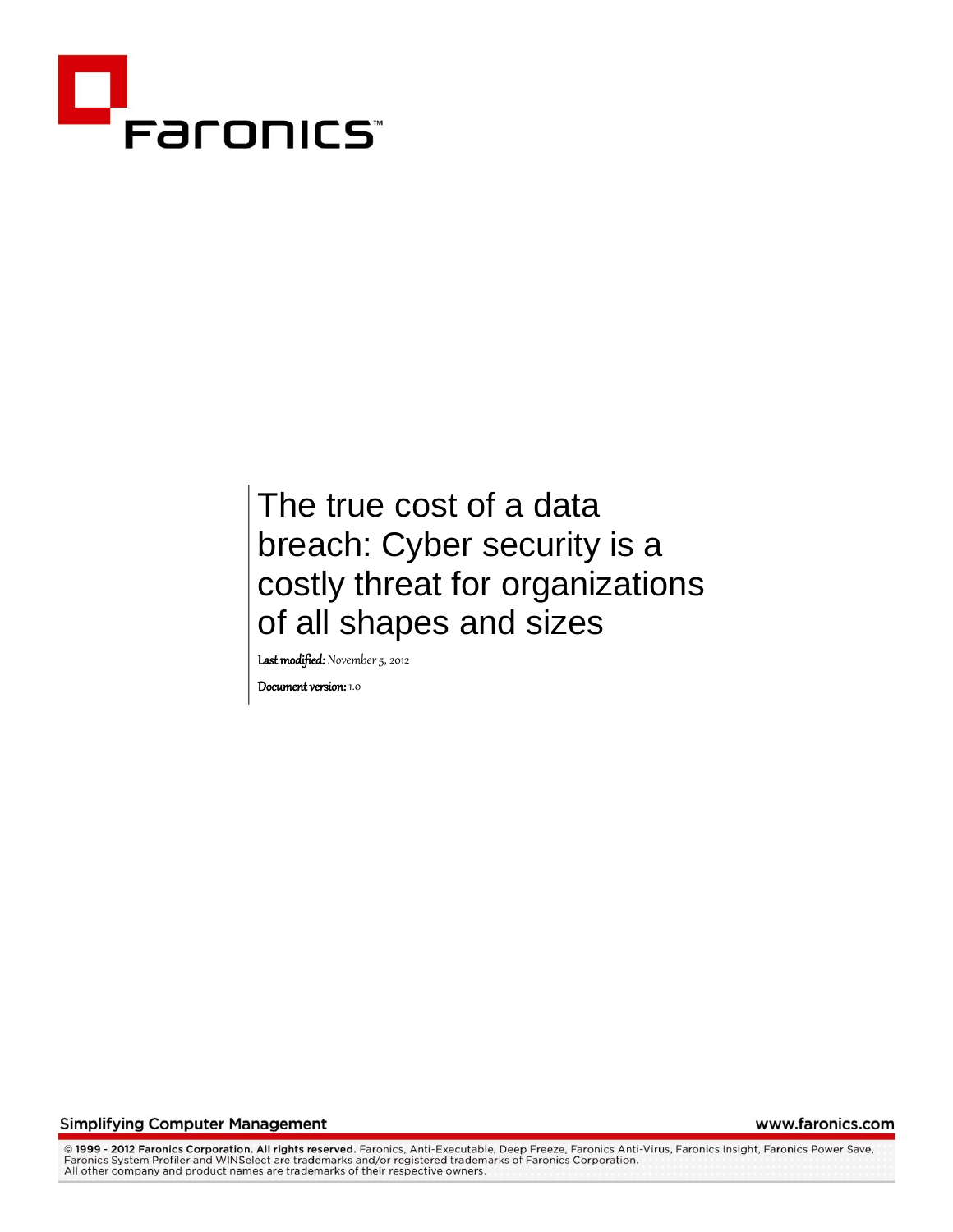Although the financial cost of a cyber breach can be devastating to any organization, there are a host of other consequences that must be considered to determine the overall cost of a breach. These consequences can vary depending on what type of organization is victimized, and they can be difficult to quantify. It's much easier to calculate a hike in cyber liability insurance than the potential revenue lost due to reputation damage. By examining some case studies from various verticals and analyzing the hazards facing organizations it's possible to paint a vivid picture of how costly cyber breaches can be - and to underscore how critical it is to effectively mitigate risk.

#### **Healthcare**

One of the foundational principles of medical ethics is "First do not harm." This principle is meant as a guide for taking care of patients, but it also can pertain to taking care of patient information. Hospitals and other healthcare providers are increasingly turning to computers and other internet-enabled devices for improved record keeping efficiency. According to U.S. News and World Report<sup>1</sup>, more than 570 million prescriptions were filed electronically in the United States in 2011. In addition, Steven Smith, chief information officer at NorthShore University Health System in Evanston, Illinois, told the news source that about 60 percent of the healthcare provider's emergency room patients have electronic records.

When it comes to personal privacy, healthcare providers store a lot of sensitive information like patient account details and billing information as well as personal medical information. In addition, larger healthcare providers like hospitals have multiple portals through which sensitive information can be stolen. Not only does this require quality anti-virus, anti-malware and other application control tactics to protect computer systems, but healthcare providers also have to ensure that data entered digitally into devices cannot be easily extracted or exported should a computer or another piece of technology be physically stolen.

Despite the high stakes when it comes to data security in the healthcare sector, a significant number of breaches continue to occur. According to Privacy Rights Clearinghouse<sup>2</sup>, more than 23.6 million medical records have been exposed in the United States between 2005 and 2012 as a result of 769 security breaches. The attacks have been varied but their effects are typically the same - the unnecessary exposure of private medical and financial information, as well as the loss of trust in an institution.

<sup>&</sup>lt;sup>1</sup> U.S. News and World Report: [http://health.usnews.com/health-news/articles/2012/09/04/electronic](http://health.usnews.com/health-news/articles/2012/09/04/electronic-health-records-gaining-acceptance)[health-records-gaining-acceptance](http://health.usnews.com/health-news/articles/2012/09/04/electronic-health-records-gaining-acceptance)

<sup>2</sup> Privacy Right Clearinghouse:<http://www.privacyrights.org/data-breach>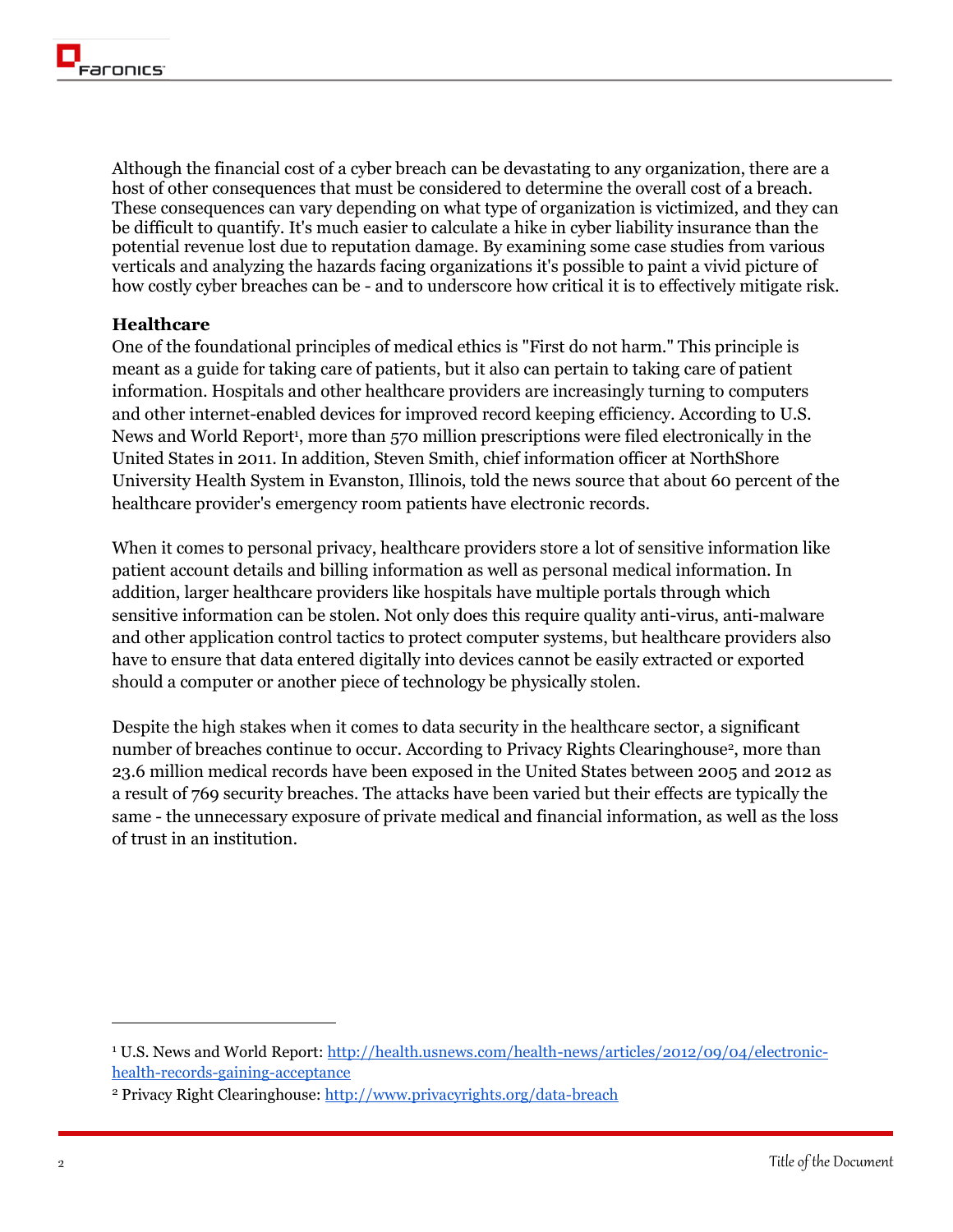The names and diagnosis codes of about 20,000 patients of Stanford University Hospital<sup>3</sup> were found online in 2011. Those affected by the breach filed a \$20 million class-action lawsuit against the hospital. Despite this high-profile data leak, the hospital again made headlines for data loss this year. A laptop stolen from the hospital in July 2012 contained information on close to 2,500 patients, including medical treatment history, birth dates and even some Social Security numbers.

Stanford University Hospital is not the only healthcare facility that has had to deal with the fallout from a data breach. Another incident, which occurred in February 2012 at Indiana University Health Goshen Hospital<sup>4</sup> , served as a reminder that patient data is not the only sensitive information on hospital systems. As complex institutions, hospitals employ a wide range of individuals, and so hospital IT administrators must be cognizant of how to keep staff and applicant information safe.

● A computer virus stole information about more than 12,800 people from IU Health Goshen Hospital's system. The malware attack took names, addresses, Social Security numbers and medical information. The majority of those impacted - more than 12,300 people - were job applicants. The other victims - about 500 people - were primarily registered for outpatient procedures or in the maternity ward. To help those affected, the hospital offered free credit checks to allow people to see if their financial information had been compromised.

While laws do dictate certain security protocols that healthcare providers must undertake, these examples illustrate that compliance alone may not ensure the safety of medical information and preserve the trust of patients. For example, while the Health Insurance Portability and Accountability Act of 1996<sup>5</sup> (HIPAA) dictates that U.S. healthcare providers have industrystandard cyber security best practices in place, not all organizations have yet followed every one of the law's provisions.

In order to maintain the trust of patients, healthcare providers need to go above and beyond government protocols and create as thorough a cyber defense as possible. This can include encrypting all data, instituting application control software and requiring cyber security training for all those employed in the healthcare facility that is more thorough than what is mandated by law.

<sup>&</sup>lt;sup>3</sup> Stanford University Hospital's data breach: [http://threatpost.com/en\\_us/blogs/stanford-hospital](http://threatpost.com/en_us/blogs/stanford-hospital-suffers-second-data-breach-year-080812)[suffers-second-data-breach-year-080812](http://threatpost.com/en_us/blogs/stanford-hospital-suffers-second-data-breach-year-080812)

<sup>4</sup> Indiana University hospital data breach: [http://www.scmagazine.com/indiana-university-hospital](http://www.scmagazine.com/indiana-university-hospital-hacked-to-steal-data/article/225887/)[hacked-to-steal-data/article/225887/](http://www.scmagazine.com/indiana-university-hospital-hacked-to-steal-data/article/225887/)

<sup>5</sup> HIPAA:<http://www.hhs.gov/ocr/privacy/hipaa/faq/securityrule/2001.html>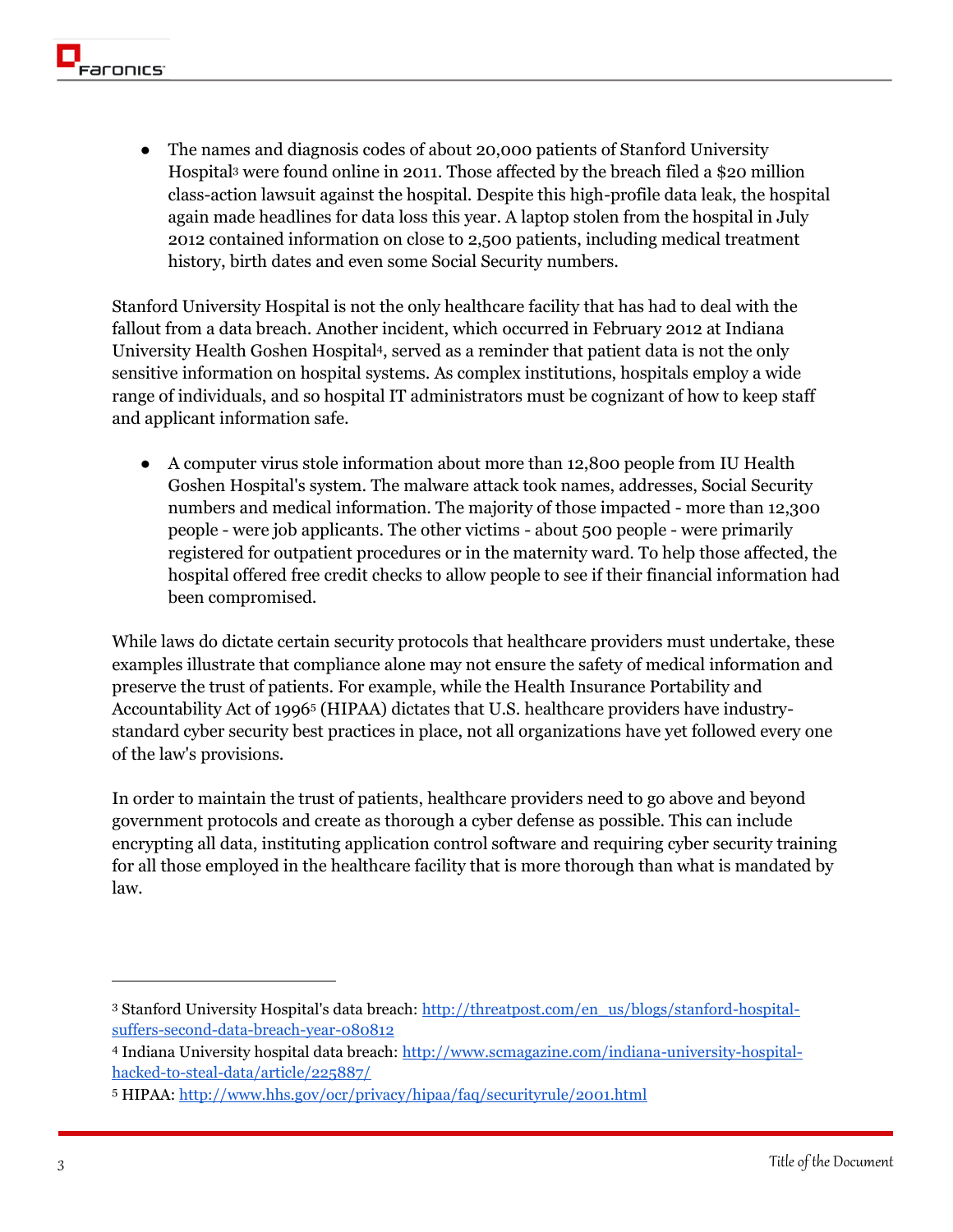## **First Responders**

Like healthcare providers, police officers and first responders need to ensure the proper safety protocols are in place not just to protect their own data, but to also ensure that they can effectively safeguard the population. Police officers, firefighters, EMTs and other first responders increasingly rely on technology for communicating during a crisis situation, electronic record keeping, and having proper cyber security protocols in place, which keeps operations running smoothly.

Two incidents that occurred earlier this year in Chicago underscored the importance of quality cyber security for police forces and other first responders.

- In May 2012, hacktivists a name for politically-minded hackers used a denial-ofservice attack to take down the website of the Chicago Police Department (CPD). The attack shut down the CPD website at a critical moment, when a NATO summit had brought international dignitaries and a large number of protesters to the Windy City. ABC News<sup>6</sup> reported that the attack "temporarily crippled" the CPD website at a time when "chaos" was occurring in the city - chaos that included the arrest of three men on attempted terrorism charges.
- In the Chicago suburb of Lemont, hackers turned on all of the town's tornado sirens for 30 minutes in July 2012. As a result, the local police department was "flooded" with calls from confused and concerned residents, the Chicago Tribune<sup>7</sup> reported. The sirens had been legitimately activated two nights before this incident, during a storm that brought winds in excess of 60 miles per hour, but the weather was clear when the hack occurred. The hackers caused the sirens to alternate between severe weather and military attack warnings.

While each incident caused little damage from a monetary standpoint, the two events suggest what might happen in a worst case scenario. In the case of the Chicago Police Department, hackers could have used a well-timed denial-of-service attack or malware to shut down critical police computer infrastructure, not just the website. This would prevent data theft of information like arrest records or personnel information, compounding urban disorder like the NATO protests to the point at which people would be endangered. With the incident in Lemont, the results could have been much more dire if hackers had prevented the alarms from going off when they should have been warning area residents to seek safety. In that instance, a crucial piece of equipment used by first responders to protect people was shown to be faulty due to a lack of preventative layered security.

<sup>6</sup> ABC News: [http://news.yahoo.com/nato-summit-hackers-target-police-city-chicago-websites-](http://news.yahoo.com/nato-summit-hackers-target-police-city-chicago-websites-172246691--abc-news-topstories.html)[172246691--abc-news-topstories.html](http://news.yahoo.com/nato-summit-hackers-target-police-city-chicago-websites-172246691--abc-news-topstories.html)

<sup>7</sup> Chicago Tribune: [http://articles.chicagotribune.com/2012-07-03/news/chi-police-hacker-lemont](http://articles.chicagotribune.com/2012-07-03/news/chi-police-hacker-lemont-tornado-siren-20120703_1_tornado-sirens-sound-warning-lemont-police)[tornado-siren-20120703\\_1\\_tornado-sirens-sound-warning-lemont-police](http://articles.chicagotribune.com/2012-07-03/news/chi-police-hacker-lemont-tornado-siren-20120703_1_tornado-sirens-sound-warning-lemont-police)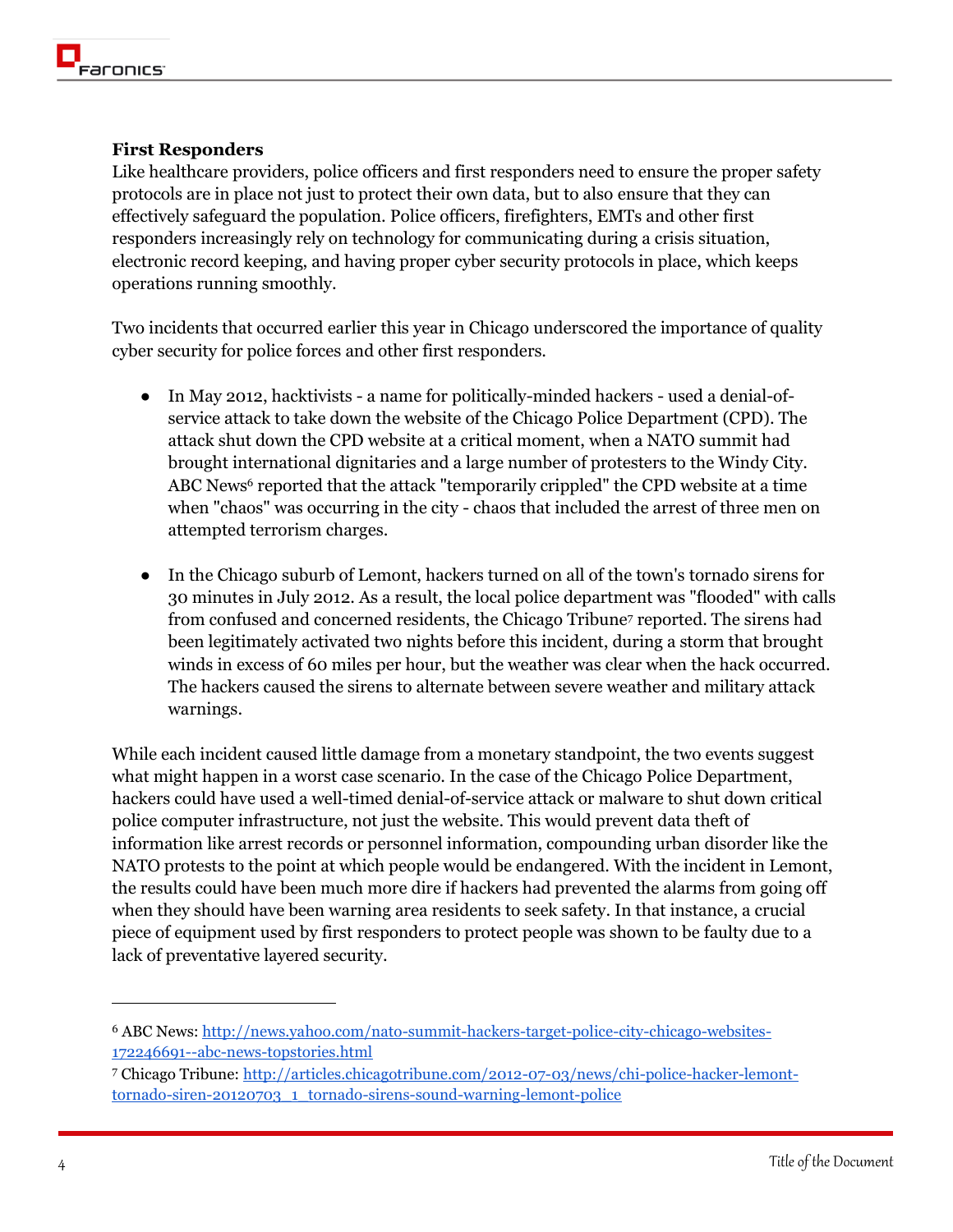In order to prevent these dire consequences, local agencies need to team up with private enterprise to make sure that first responders are provided with the technology, skills and training needed to ensure networks will remain operational during a catastrophe. While police forces are trained in how to deal with situations from burglary to automobile accidents, often they are ill- equipped to understand all the issues that relate to cyber security. Because of this, private sector cyber security experts can enhance the offerings of police forces, fire departments and other first responders, lending their expertise both in the implementation of computer security software but also with training first responders on the safe use of technology.

An emerging issue relating to how the police and other first responders deal with cyber security relates to use of the cloud. More than many organizations, police forces see tremendous benefits from the ability to easily share information and store data from any location. For example, cloud computing can enable an officer in the field to access information about a stolen vehicle or a suspect. However, the cloud-based solutions of police forces must meet dual requirements.<sup>8</sup>

On one hand, the nature of police work requires data to be inaccessible except to approved parties. However, as public entities, police departments need to be overseen and audited. Ideal cloud-based solutions need to be private and secure, containing only encrypted information. Yet, some of that information often needs to be accessible on some level to the public. In addition, mission critical information needs to be constant available 24/7 regardless of which officer is in which police car.

Police departments and other first responders have begun to understand the necessity of having quality cyber security measures in place, and are taking the proactive steps needed to hackers and cyber criminals before they strike.

• The Los Angeles Police Department<sup>9</sup> (LAPD) had Faronics reboot-to-restore solution and application control solution installed on laptop computers used in about 1,600 patrol cars. The mobile laptops are used in tasks such as call dispatch and data queries, and contain sensitive information. The cyber security measures used by the LAPD ensure that no third-party software can be installed on the computers. In addition, should anything happen to the computers, a simple restart will restore the machines to working condition without worrying that sensitive data might have been lost in the process. When it comes to technology, the main concerns for First Responders are 24/7 availability, reliability, and reducing IT workload and related costs. These solutions fit the bill on three fronts.

<sup>8</sup> Council on Foreign Relations:<http://www.cfr.org/cybersecurity/police-data-cloud/p26657>

<sup>9</sup> LAPD: [http://www.faronics.com/press-releases/article/lapd-deploys-faronics-software-with](http://www.faronics.com/press-releases/article/lapd-deploys-faronics-software-with-technology-upgrade/)[technology-upgrade/](http://www.faronics.com/press-releases/article/lapd-deploys-faronics-software-with-technology-upgrade/)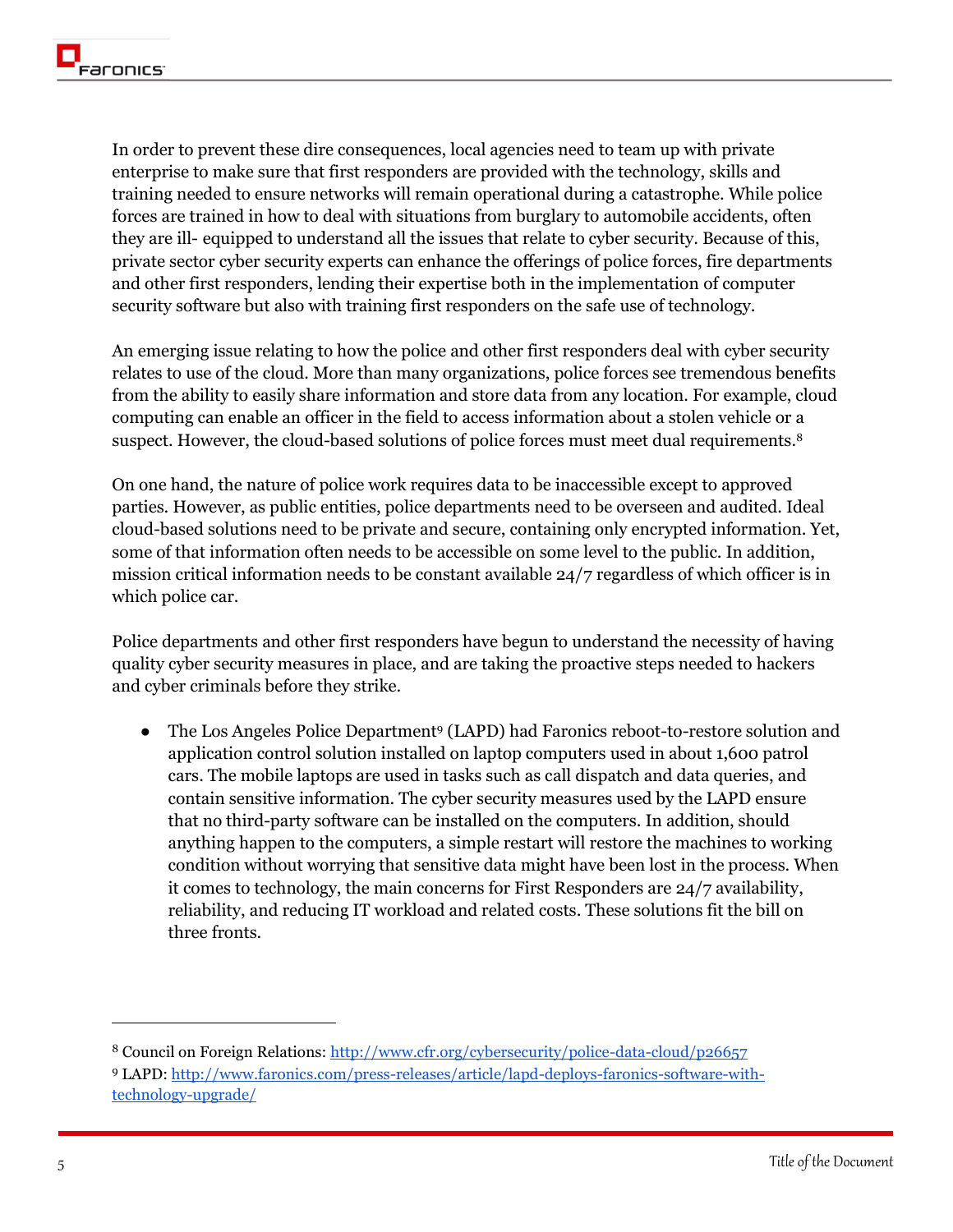# **Municipal Governments**

The cyber security concerns of local governments are as varied as their responsibilities and they must use limited resources to make sure that all systems within an area are protected. These systems can affect everything from the deployment of snowplows and city worker paychecks to the collection of taxes and the maintenance of utilities. Any systems breach can have devastating consequences on a town, and in some cases can even mean that an elected official loses his or her job.

While cyber attacks on federal government entities like the U.S. Federal Bureau of Investigation make splashy headlines, attacks on local level agencies can have devastating impacts that often go unnoticed. According to the National Security Cyberspace Institute10, local government agencies are responsible for handling more private citizen information than many might expect, including data related to national government safety net programs. Considering the breadth of information that local, provincial and state governments collect and store, protective measures are of paramount importance. Otherwise, a municipal government may experience an incident like the two below.

- In 2010, hackers believed to be based in Moscow were able to steal about \$200,000 in tax payments intended for recipients in Gregg County, Texas. The money was being moved via automated clearinghouse transfers from the tax assessor/collector's office to a bank when it was redirected through a Trojan, according to the local newspaper the News-Journal<sup>11</sup>. The theft cost the city of Kilgore more than \$17,000 in property tax payments, and it was unclear whether the municipality was insured against the loss.
- Two USB thumb drives containing the personal information of almost 2.6 million people were stolen from the provincial office of Ontario's elections board. Despite a policy that the information on the sticks needed to be encrypted, it was not. A provincial official quoted by IDG News Service<sup>12</sup> said that workers thought encryption was the same as compressing files. IDG quoted the official as saying, "A policy is not enough sitting on some shelf, not understood." The loss of the sticks led to the dismissal of two workers and a criminal investigation.

Like police forces and other public agencies, local governments need to balance the public's need to have information freely available with the need to encrypt and protect hundreds of thousands of pieces of information. An ideal cyber security solution for municipalities would be one that allows for multiple highly secure access points, allowing authorized parties to freely access data while also keeping out any malware or other cyber threats.

<sup>&</sup>lt;sup>10</sup> National Security Cyberspace Institute: [http://www.nsci-va.org/WhitePapers/2011-02-25-State-](http://www.nsci-va.org/WhitePapers/2011-02-25-State-Municipality%20Cybersecurity-NSCI-Crouch-McKee.pdf)[Municipality%20Cybersecurity-NSCI-Crouch-McKee.pdf](http://www.nsci-va.org/WhitePapers/2011-02-25-State-Municipality%20Cybersecurity-NSCI-Crouch-McKee.pdf)

<sup>&</sup>lt;sup>11</sup> News-Journal: [http://www.news-journal.com/news/local/article\\_435ad702-0626-595b-990e-](http://www.news-journal.com/news/local/article_435ad702-0626-595b-990e-1ba232f50bca.html)[1ba232f50bca.html](http://www.news-journal.com/news/local/article_435ad702-0626-595b-990e-1ba232f50bca.html)

<sup>&</sup>lt;sup>12</sup> IDG:<http://www.csoonline.com/article/712678/missing-canadian-personal-data-could-hit-4-million>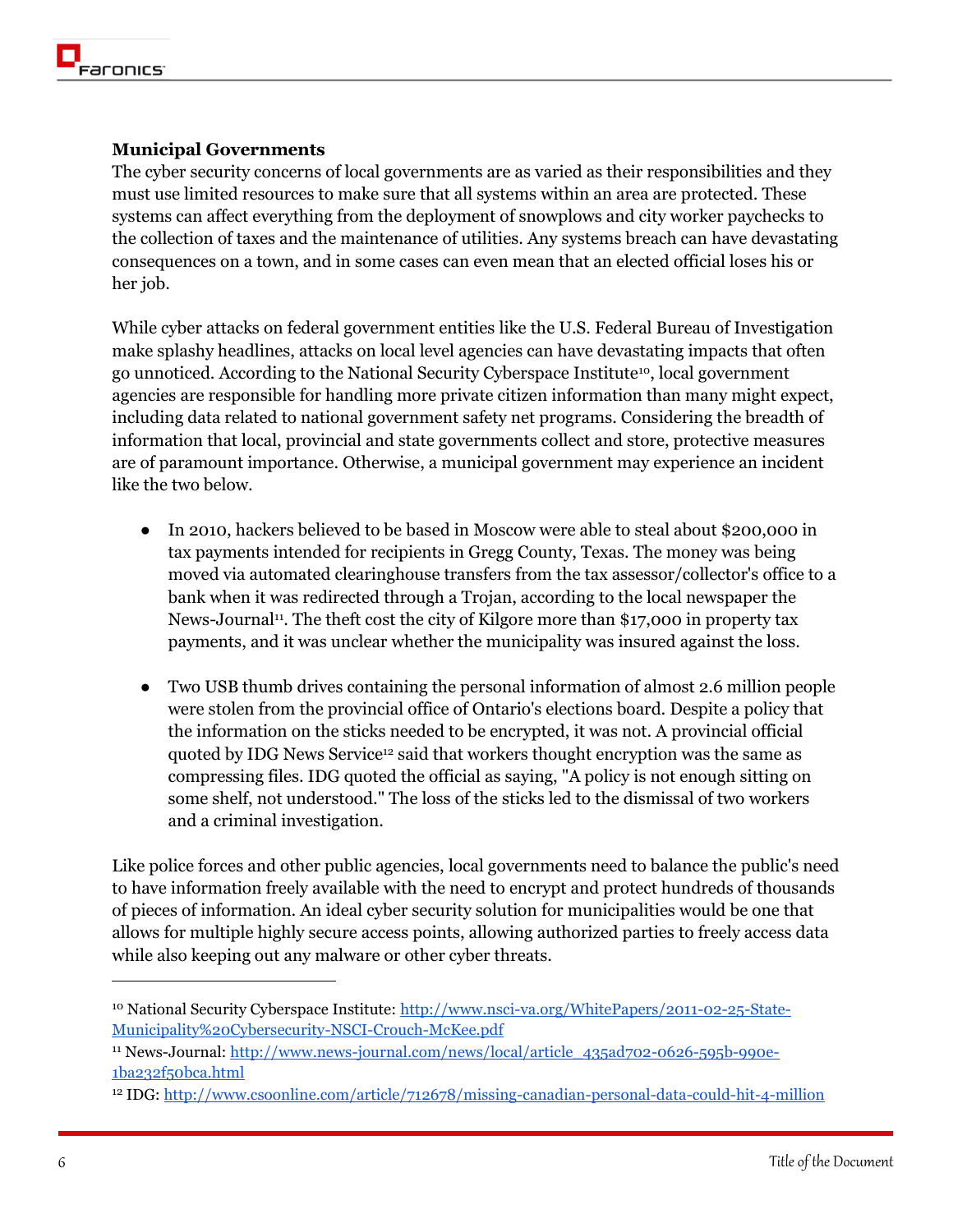# **Prisons**

Prisons and jails have to do more than keep inmates behind bars. They have to keep information insulated as well. Prisons are run with the assistance of complex computer systems. Should these systems ever be taken down by hackers or malware, it could mean the unauthorized release of information on prisoners or guards, or even a breakdown of the physical security apparatus of the jail itself. After all, many electric fences and cells are powered and monitored by computer systems.

Such a doomsday scenario has not only been envisioned, but demonstrated.

• John Strauchs<sup>13</sup>, an ex-operations officer for the U.S. Central Intelligence Agency, presented his work in 2011. He showed that it was not only possible but relatively simple to override the industrial control systems used to keep prisons running smoothly. His program was able to remotely open all cells in a facility while making it appear to prison authorities that all of the cells were closed and secure. The prison-override program cost Strauchs only \$2,500 and could be set off remotely.

Strauchs showed how important it is for jails to have security systems in place to repel exploits from outside attackers. However, another threat that prisons have to deal with comes from within. Just as with most other organizations, internal diligence is important. Cyber criminals are known to spread viruses and other types of malware through email, and should a guard open up the wrong attachment at work the consequences could be dire. Inmates who are incarcerated for computer-related crimes pose a serious internal risk. As well many jails have learning centers for the criminals, who if clever enough or if they know the right people, could introduce dangerous security threats to the prison machines.

## **Small- and Medium-Sized Businesses**

Many SMBs are run on a tight budget that limits the amount of time and money that can be spent on cyber security initiatives, unlike big businesses that potentially have a lot more to spend on IT infrastructure.

Previously, people believed that hackers and cyber thieves were only looking to score big paydays and thus were disproportionately targeting big businesses. However, thousands of SMBs fall prey to malware every year, and some studies show that SMBs may be even more vulnerable as hackers expect to encounter a less robust security system. A report from Verizon Communications found that 72 percent of the 855 data breaches that occurred in 2011 targeted companies that had 100 employees or less.<sup>14</sup>

<sup>14</sup> The Wall Street Journal:

<sup>13</sup> Washington Times: [http://www.washingtontimes.com/news/2011/nov/6/prisons-bureau-alerted-to](http://www.washingtontimes.com/news/2011/nov/6/prisons-bureau-alerted-to-hacking-into-lockups/?page=all#pagebreak)[hacking-into-lockups/?page=all#pagebreak](http://www.washingtontimes.com/news/2011/nov/6/prisons-bureau-alerted-to-hacking-into-lockups/?page=all#pagebreak)

<http://online.wsj.com/article/SB10001424052702303933404577504790964060610.html>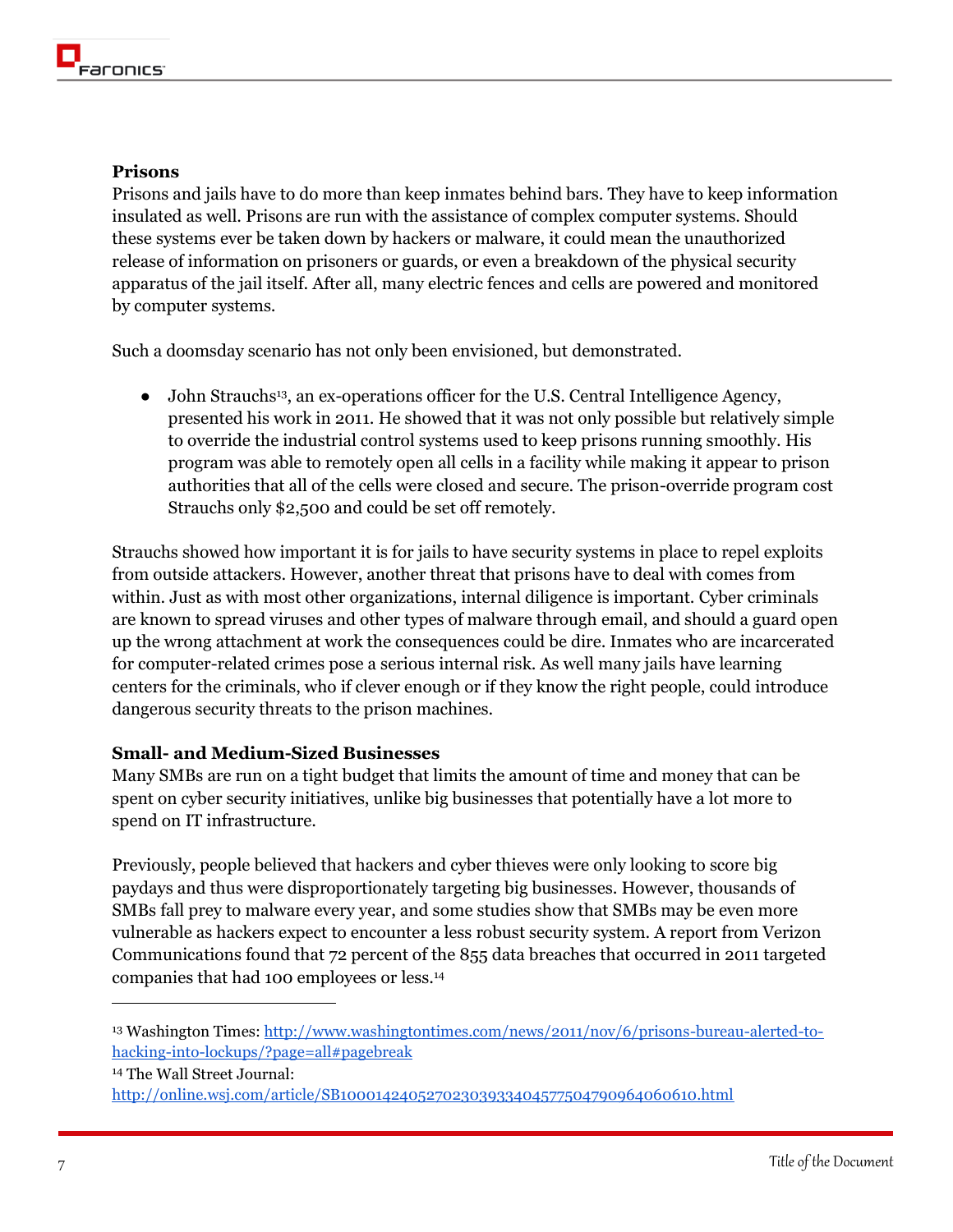An SMB that does not take a strong enough approach toward cyber security will end up regretting it both in terms of its bottom line and its future reputation with customers. Take the example of Lifestyle Forms & Displays Inc.

• In May 2012, mannequin manufacturer and retailer Lifestyle had \$1.2 million stolen from its bank accounts after cyber thieves were able to take account login information from the company's computer systems. While the company was able to recoup some of its losses, it was never able to get back \$160,000 of the stolen funds. For future protection the company took out a \$1 million insurance policy that now costs Lifestyle Forms & Displays \$13,000 a year.<sup>15</sup>

What can SMBs do to mitigate threats? It's key to ensure proper training and to implement strong network protection solutions. One of the best ways smaller firms can protect themselves is to train employees about smart internet strategies so as not to accidentally expose a company to risk.

Smaller companies with limited resources frequently rely on third-party software for protection. However, turning exclusively to a firewall and anti-virus software may unintentionally expose a smaller enterprise to harm. In particular, anti-virus software is designed specifically to stop known threats. Considering the increasing proliferation of new and previously unknown malware, this methodology leaves businesses vulnerable.

A more robust security approach will include application control, which can protect against zero-day threats and mutating malware. Instead of keeping a database of known threats, application control works by maintaining a list of approved programs. Any program that is not trusted and listed as approved is blocked. Using a default deny approach, even a brand new virus will be automatically blocked from executing on the computer.

## **Conclusion: Key Takeaways**

For every cyber breach experienced, an organization needs to deal with a loss of assets and reputation. According to a Ponemon Institute study<sup>16</sup>, the average data breach cost U.S. companies about \$194 per compromised record in 2011, with total per-incident costs totaling \$5.5 million for an organization. Yet, from every incident comes a lesson that can apply to the cyber security infrastructure of organizations from police forces and prisons to hospitals and small businesses.

<sup>15</sup> The Wall Street Journal:

<http://online.wsj.com/article/SB10001424052702303962304577509210831518418.html> <sup>16</sup> Ponemon Institute[: http://www.ponemon.org/news-2/23](http://www.ponemon.org/news-2/23)